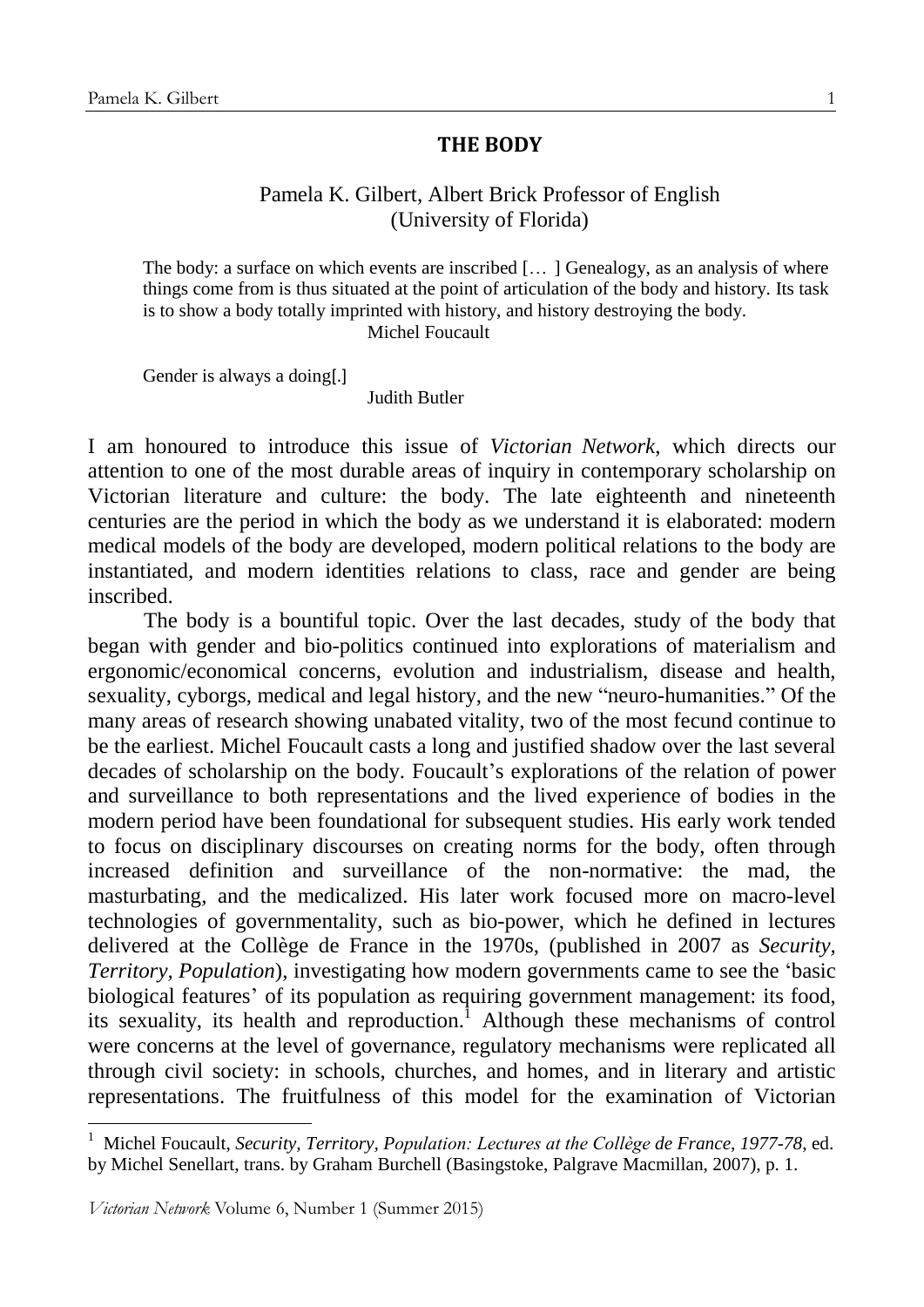literature was demonstrated by several pioneering studies in the 1980s and 90s, such as D. A. Miller's 1988 *The Novel and the Police* and Mary Poovey's 1995 *Making a Social Body*.

As Foucault's ideas were translated and spread within the Anglo-American academic world in the 1980s, another major intellectual and social movement was underway: the theorisation of gender. Second wave feminist literary criticism and theory exploded into the academy in the 1970s, and in the 1980s, feminists took up the challenge of Foucault to point out the ways in which gender remained vexingly naturalised even in an academy that accepted the historicisation of sexuality and biopolitics. The Victorian period, as the period in which the first wave of feminism became very active and in which there grew an important public for women's writing, also became the subject of some of the most rapid developments in feminist literary scholarship in the 1970s and 80s. After an initial push in the seventies for the recuperation of women's voices by such critics as Elaine Showalter and Ellen Moers, attention to women as authors expanded beyond challenges to the canon to take up a variety of other concerns. Nancy Armstrong's 1987 *Desire and Domestic Fiction* showed that the modern individual was feminized and found its development most fully in the emergent revolutionary literary form of the period, the novel. French feminist theory as it was translated and popularised in the 1980s inspired more direct attention in the Anglo-American academy to women's embodied experience. The psychoanalytic approach to the body that that line of inquiry favoured has largely moved to the study of visual culture by the first decade of the current century, but the focus on the body was established by the late eighties and began to draw from other sources, notably Foucault.

By the 1990s, the work of feminist theorists such as Judith Butler offered sophisticated paradigms for understanding gender as behaviour ("doing") and its perpetuation, while Foucault continued to offer an attractive paradigm for understanding historically how such behaviours came into being and were reinforced through both formal and informal mechanisms. This period also saw the expansion of significant work on queer gendering and sexuality that began with works such as Jeffrey Weeks *Sex, Politics and Society* and Sedgwick's *Between Men*, both published in 1985. By the mid-1990s, several scholars took up the challenge of analysing the "unmarked term" in the gender dyad, and generated substantive work on normative Victorian masculinities: texts such as James Eli Adams's *Dandies and Desert Saints* and Herbert Sussman's *Victorian Masculinities,* both published in 1995, exposed the ways masculinities were as, or perhaps more, anxiously constructed than the period's femininities. Today we also continue the project of reconstructing a more capacious and nuanced sense of the normative body within the multiple models of gendering and sexuality extant in the nineteenth century.

The six essays here continue in these rich traditions. They represent a diversity of approaches, from the representation of gender performance to the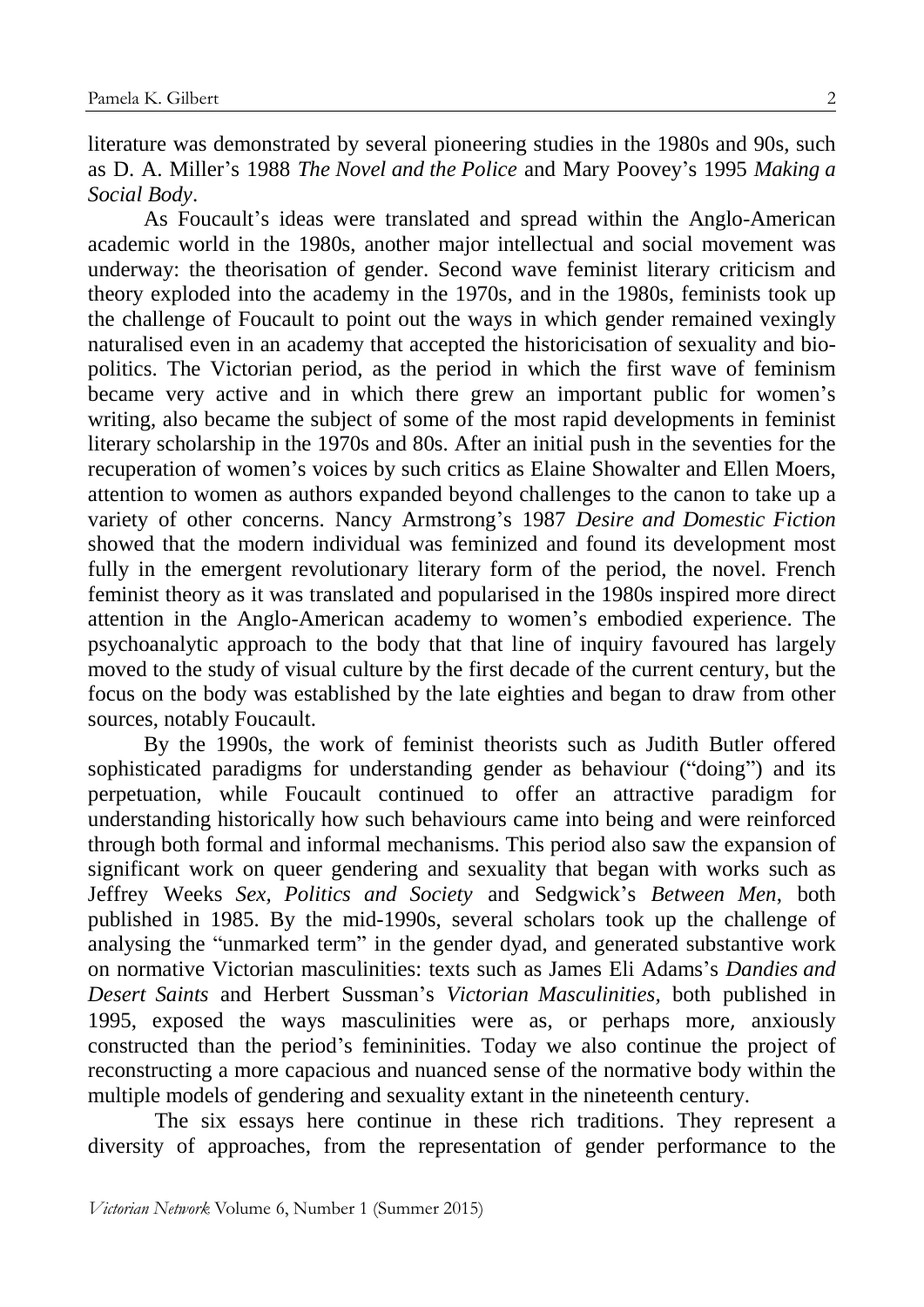concern with authorial influence and intertextuality, but all are interested in the construction of the body, its boundaries, its behaviours, and its interpellation into various paradigms of power and hierarchy. The essays are arranged in three pairs: we begin with a duo of essays on women and gendered behaviour, move on to a set on the anxious embodiment of men, and close with two essays that engage more formal and inter-textual concerns about bodily representation.

Our first two essays are both concerned with the realistic depiction (or lack thereof) of women's gendered and sexualised behaviours in literature, and how these behaviours are disciplined, in one case by defining normative forms of touching and affection between women of the middle class and, in the other, by drawing textual attention to women's sexual transgressions. Molly Livingstone, in '"This little action": The Feminine Manner of Touching in Elizabeth Gaskell's *Wives and Daughters*' explores the understanding of women's normative physical intimacy in the period. Victorians expected women to be physically affectionate, traits associated positively with femininity and maternity. Performing gender, then, meant performing affectionate touch between women but, as always, touch is hedged about with careful boundaries between appropriate and non-appropriate forms. Livingstone finds that appropriate touch between women was supposed to be spontaneous, affectionate and sincere and was scrutinised for adherence to this standard: Elizabeth Gaskell's *Wives and Daughters* offers an exemplary case of how touching behaviour can be read as revelatory of character.

On the other hand, what is not described by an author may be as, or more, important to understanding the stakes of bodily behaviours than what is apparent in the text. Livia Arndal Woods's 'Now You See It: Concealing and Revealing Pregnant Bodies in *Wuthering Heights* and *The Clever Woman of the Family*' shows how two such different novels are exemplary of the period's novelistic discourse generally in their sameness of the treatment of women's pregnancies. Pregnancy, if unproblematic, rarely surfaces in Victorian novels except in oblique references: babies often just appear, and the reader is expected to extrapolate the logical prologue. Novels that do refer to the pregnant body, Woods argues, tend to use those references in the service of the discipline of the transgressive woman, enlisting the reader in the process of inspecting the bodies and behaviours of the immodest or immoral female character and inscribing the reader herself in a normative discourse.

Victorian women were to be affectionate but modest: men were to be strong and self-contained. The second pair of essays takes up the ways that Victorian literature represented men's successes and failures in meeting proper gender norms. In 'The Farming Body in Thomas Hardy's *Far from the Madding Crowd*' Sanghee Lee takes up the juxtaposition of the agricultural and military male body in the period, and the ways in which increasing concerns about soldiers as representatives of the good Englishman are recuperated through the figure of the good farmer. Tracing mid-nineteenth century periodical's representations of the English farmer amid mid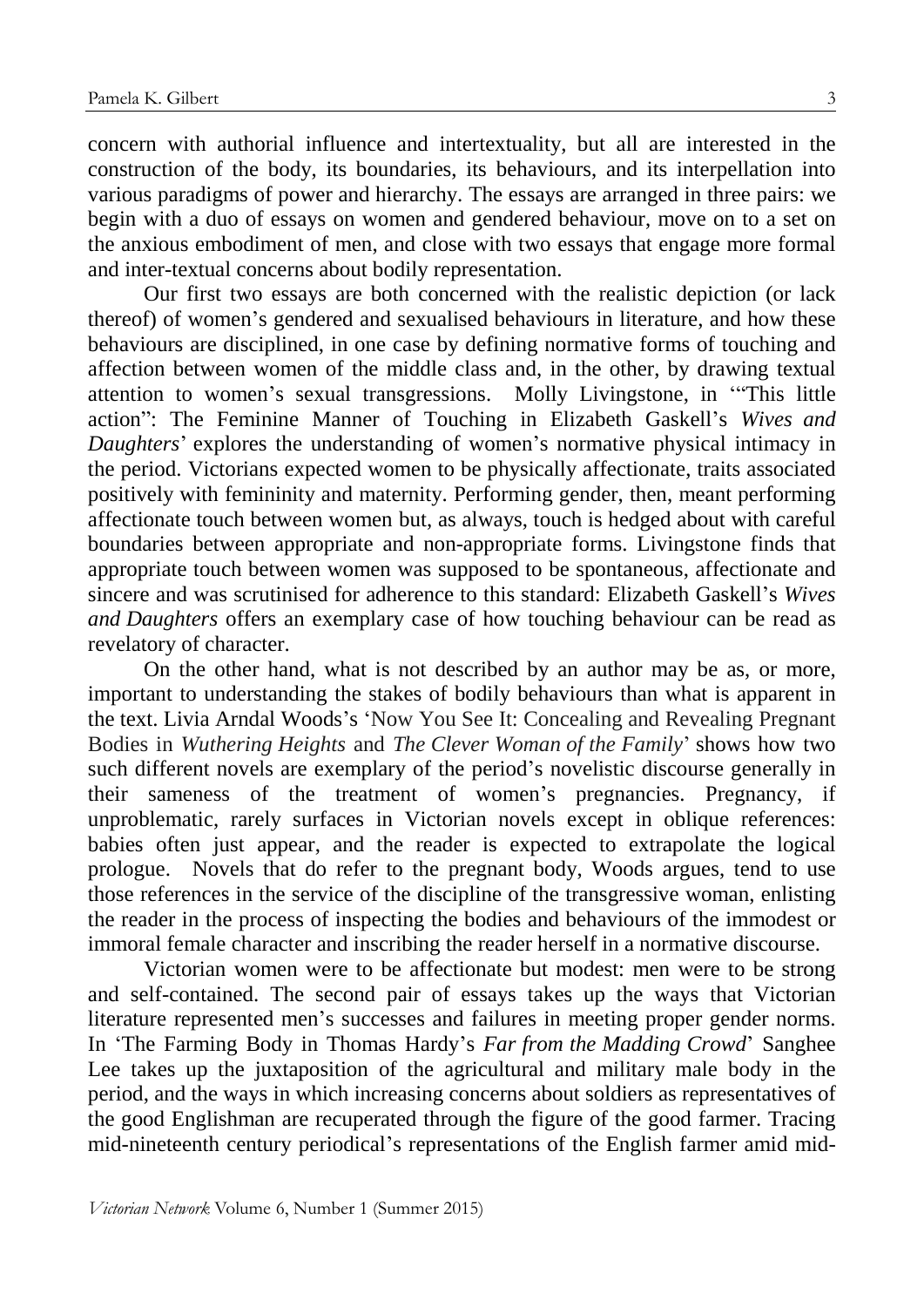century legislative reform movements in the military and agricultural sectors of the economy, Lee shows that Victorians grew anxious about the military man's association with impulsivity and non-productivity. Lee argues that the farmer increasingly was juxtaposed as a more ideal and even heroic figure of the emerging national narrative: but a particular kind of farmer, one newly canny about economic issues. In Thomas Hardy's *Far from the Madding Crowd*, Lee finds the figure of Gabriel Oak poised as the ideal heroic and productive English figure against the initially more appealing soldier-hero Troy, who is devalued as being focused more on display than productivity.

Leslie Allin's 'Leaky Bodies: Masculinity, Narrative, and Imperial Decay in Richard Marsh's *The Beetle*' is concerned with the portrayal of the masculine body in Empire-Gothic. Allin shows that although we associate the leaky body with femininity in this period, in this most masculine of genres, the male body is in this novel shown to be dangerously permeable. Richard Marsh's *The Beetle*, in Allin's reading, deliberately uses the leaky male body to expose the limits of imperial authority based on the inviolability of English masculinity. Through "profoundly unstable" justifications of imperial legitimacy and penetrable male bodies, the novel shows the limits of normativity and the weakness of white masculinity in the empire and at home.

Our final pair of essays take up intertextual concerns about the way writers appropriate the bodily metaphors, and sometimes the bodies themselves, of other writers. These interactions can be seen both in later writers' dialogue with earlier ones and in terms of form. James Whitehead argues in 'Biopower: Bodies, Minds, and Biographical Subjection in Victorian Lives of the Poets' that parallel to the discipline of bodies through bio-politics, the vitality and growth of the biographical form in this period shows an urge: to discipline the life, and body, of the unruly subject through diagnostic formulae. Biographies of poets positioned as pathological or immature geniuses offered ways both to celebrate their uniqueness and reinforce normative proprieties. Working backward from the portrayal of the obsessive biographer in Henry James' *The Aspern Papers* (1888), Whitehead demonstrates how early biographical portrayals of Shelley before the 1960s provide a kind of prologue to the psychoanalytic biography that came to be in vogue by the early twentieth century, tracing the ways in which Shelley's body and work (his corpus, in both senses) are pathologized and then accounted for within the framework of that pathology: allowing later Victorian writers to contain and explain the "irrationalities" of Romanticism at the same time.

Laura Fox Gill's 'Melting Bodies: The Dissolution of Bodily Boundaries in Milton and Swinburne' is also concerned with the ways a Victorian writer uses his predecessors: tracking the influence of Milton on Swinburne and identifying Swinburne's gleeful appropriations and transformations of the blind master. Counter to most scholars' assumptions that Swinburne's use of melting metaphors are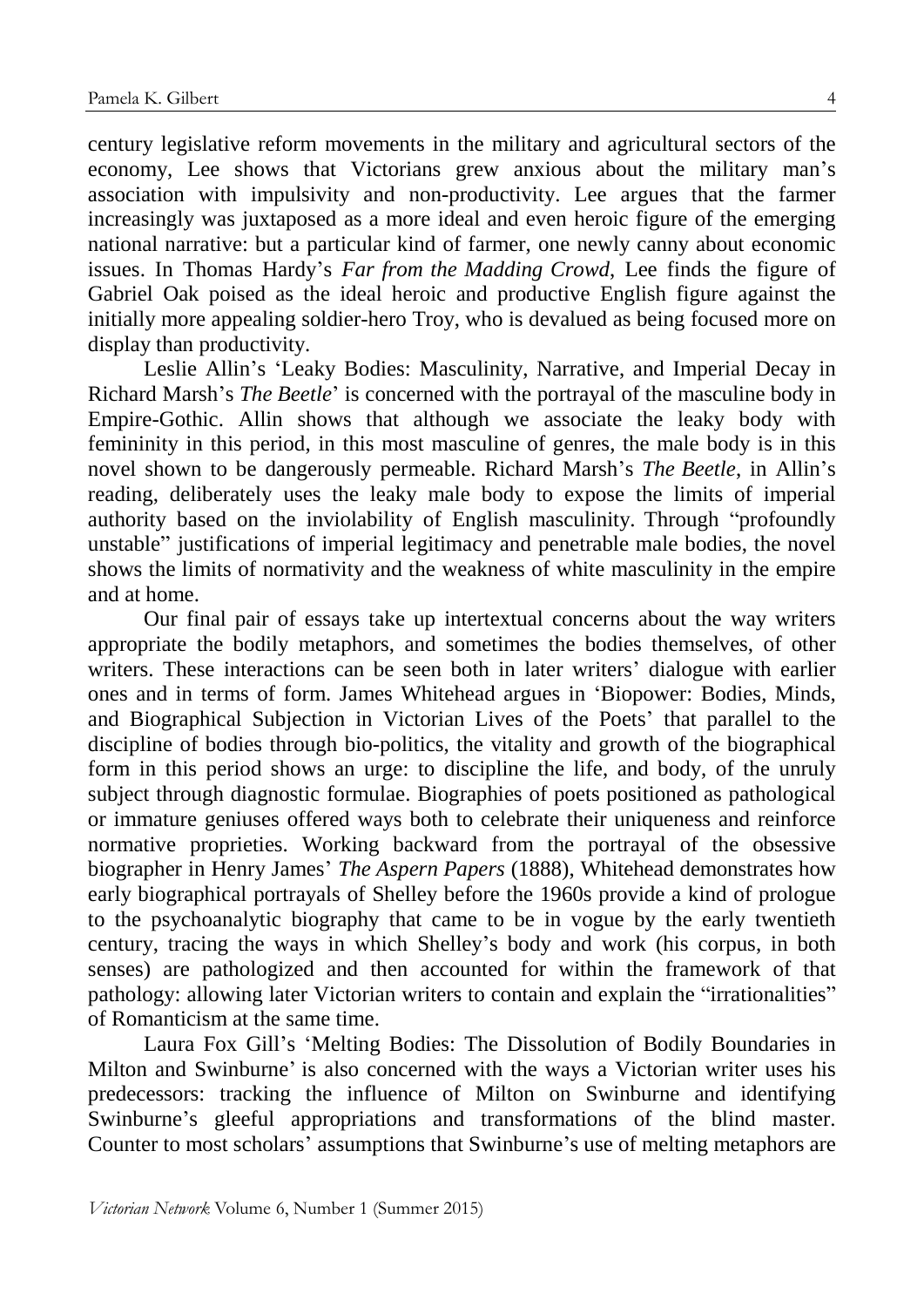classically based, Gill argues that he is in direct dialogue with Milton's use of "melting" bodily boundaries in his portrayal of angelic and prelapsarian sexuality. In sourcing these metaphors, Swinburne thus escapes some of the disciplinary appurtenances of Victorian appropriations of classical sources, which tend to be anxious about the loss of boundaries. Gill contends that Swinburne invokes Miltonic joy at the dissolution of boundaries, invoking the image of devouring the lover not as brutal or destructive, but as divinely blissful, as in the monist universe of Milton's Paradise, boundaries are made not to be upheld, but dissolved.

The insights of these essays suggest that the work on the nineteenth-century body is far from done. We continue to elaborate our understanding of how gender was performed, and how competing models of gender allowed for critique and play as well as discipline and surveillance. Moreover, we see that literature was a key space for this play of possibilities: the literary was a space in which gender norms were not only chronicled and upheld, but exposed and challenged. The literary was a site of discipline, but also of transformation, allowing for a heteroglossia in which productive tension can be found between the hegemonic and the emergent.